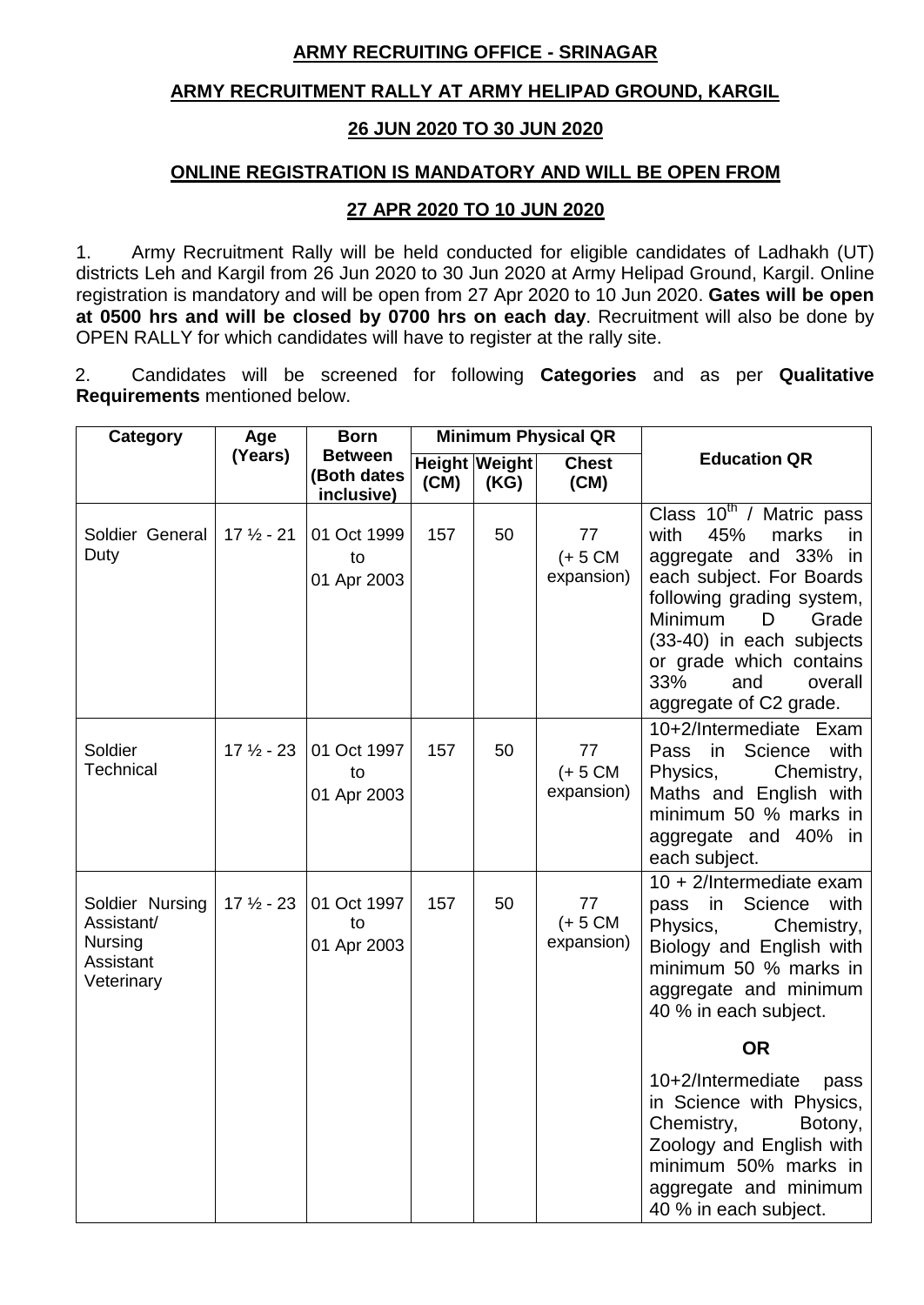| <b>Category</b>                                                                                                                                             | <b>Born</b><br><b>Minimum Physical QR</b><br>Age |                                  |                       |                     |                                |                                                                                                                                                                                                                                                                                      |
|-------------------------------------------------------------------------------------------------------------------------------------------------------------|--------------------------------------------------|----------------------------------|-----------------------|---------------------|--------------------------------|--------------------------------------------------------------------------------------------------------------------------------------------------------------------------------------------------------------------------------------------------------------------------------------|
|                                                                                                                                                             | (Years)                                          | <b>Between</b>                   |                       |                     |                                | <b>Education QR</b>                                                                                                                                                                                                                                                                  |
|                                                                                                                                                             |                                                  | <b>Both dates</b><br>inclusive)  | <b>Height</b><br>(CM) | Weight<br>(KG)      | <b>Chest</b><br>(CM)           |                                                                                                                                                                                                                                                                                      |
| Soldier Clerk /   17 1/2 - 23<br>Store Keeper<br>Technical/<br>Inventory<br>Management                                                                      |                                                  | 01 Oct 1997<br>to<br>01 Apr 2003 | 157                   | 50                  | 77<br>$(+ 5 CM)$<br>expansion) | 10<br>2/Intermediate<br>Exam<br>$+$<br>pass in any stream<br>(Arts,<br>Commerce and Science) with<br>60% marks in aggregate and<br>minimum 50% in each subject.<br>Securing 50% in English and<br>Maths/<br>Accounts/Book<br>$12^{th}$<br>class<br>Keeping<br>in<br>is<br>mandatory. |
| Soldier<br>Tradesman<br>$10^{th}$ Pass                                                                                                                      | $17\frac{1}{2} - 23$                             | 01 Oct 1997<br>to<br>01 Apr 2003 | 157                   | 50                  | 77<br>$(+ 5 CM)$<br>expansion) | Class 10 <sup>th</sup> Simple Pass.<br>(i)<br>(ii)<br>Stipulation<br>No<br>in<br>percentage<br>aggregate<br>but<br>should have scored minimum<br>33% in each subject.                                                                                                                |
| Soldier<br>Tradesman<br>8 <sup>th</sup> Pass                                                                                                                | $17\frac{1}{2} - 23$                             | 01 Oct 1997<br>to<br>01 Apr 2003 | 157                   | 50                  | 77<br>$(+ 5 CM)$<br>expansion) | (i) Class $8th$ Simple Pass (for<br>Syce, House Keeper & Mess<br>Keeper).<br>(ii)<br>No<br>Stipulation<br>in<br>percentage<br>but<br>aggregate<br>should have scored minimum<br>33% in each subject.                                                                                 |
| and NIOS only will be considered.                                                                                                                           |                                                  |                                  |                       |                     |                                | Note – Education Certificates issued by Education Boards affiliated to/Listed by COBSE, AICTE, CBSE                                                                                                                                                                                  |
| <b>Special Instructions (As applicable)</b>                                                                                                                 |                                                  |                                  |                       |                     |                                |                                                                                                                                                                                                                                                                                      |
| <b>Special Physical Standards (As applicable)</b>                                                                                                           |                                                  |                                  |                       |                     |                                |                                                                                                                                                                                                                                                                                      |
|                                                                                                                                                             | <b>Class/Category</b>                            |                                  |                       | Height (Cms)        |                                | <b>Chest (Cms)</b><br><b>Weight (Kgs)</b>                                                                                                                                                                                                                                            |
| Ladakhi                                                                                                                                                     |                                                  |                                  |                       | 157                 |                                | 50<br>77                                                                                                                                                                                                                                                                             |
| @ Relaxation in Physical Standards                                                                                                                          |                                                  |                                  |                       |                     |                                |                                                                                                                                                                                                                                                                                      |
|                                                                                                                                                             | Category                                         |                                  |                       | <b>Height (Cms)</b> |                                | <b>Chest (Cms)</b><br><b>Weight (Kgs)</b>                                                                                                                                                                                                                                            |
| Sons of Servicemen (SOS)/Ex-Servicemen<br>(SOEX)/War Widows (SOWW)/Widows of Ex-<br>Servicemen.                                                             |                                                  |                                  |                       | $\overline{2}$      |                                | $\overline{2}$<br>1                                                                                                                                                                                                                                                                  |
| Adopted Son/Son-in-law of a War Widow, if<br>she has no son including a legally adopted<br>son of Serving Soldier/Ex-Servicemen                             |                                                  |                                  |                       | $\overline{2}$      |                                | $\overline{2}$<br>1                                                                                                                                                                                                                                                                  |
| Outstanding<br>Sportsmen<br>(International/<br>National/State/District level having secured<br>1 <sup>st</sup> /2 <sup>nd</sup> Position in last two years) |                                                  |                                  |                       | $\overline{2}$      |                                | 3<br>5                                                                                                                                                                                                                                                                               |
|                                                                                                                                                             |                                                  |                                  |                       |                     |                                | @ Note - Relaxation in Physical Standards is either for wards of servicemen/ex-servicemen or                                                                                                                                                                                         |

**sportsmen (not both) and is in addition to the Special Physical Standards.**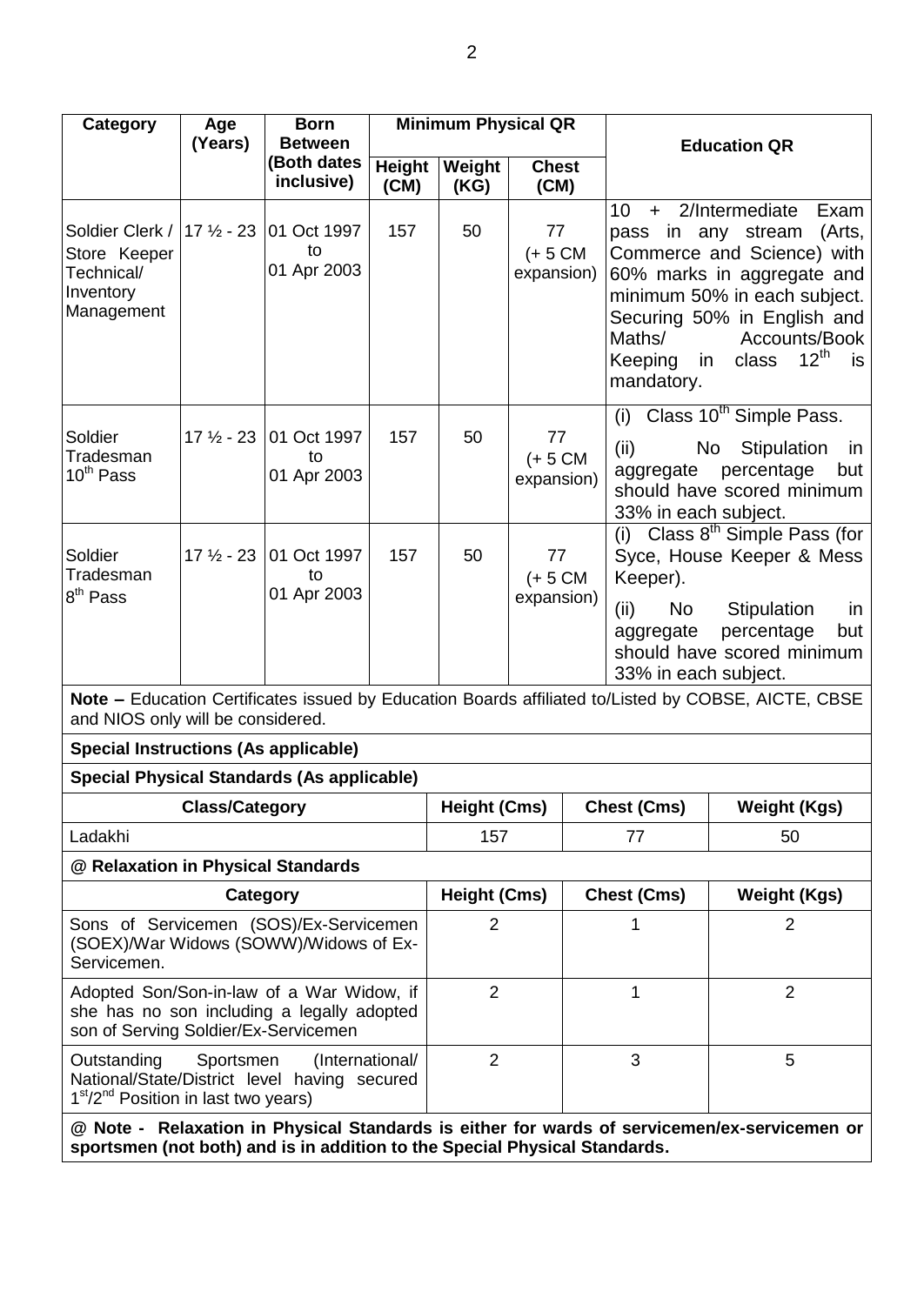## 3. Candidates will be tested as stated below :-

| <b>Physical Fitness Test (At Rally Site)</b> |              |                                             |              |                        |                           |           |  |  |
|----------------------------------------------|--------------|---------------------------------------------|--------------|------------------------|---------------------------|-----------|--|--|
| 1.6 Km Run                                   |              | <b>Beam (Pull</b><br>Ups)                   |              | 9 Feet<br><b>Ditch</b> | Zig-Zag<br><b>Balance</b> |           |  |  |
| Group                                        | <b>Marks</b> | Pull Ups                                    | <b>Marks</b> | Need to                | Need to                   | *Kargil   |  |  |
| Group I - Uptill 7 Min 30 Sec                | 60           | 10                                          | 40           | Qualify                | Qualify                   | height is |  |  |
| Group II - 7 Min 31 Sec to 7 Min 45 Sec      | 9            | 33                                          |              |                        | 9000 ft.                  |           |  |  |
|                                              |              | 8                                           | 27           |                        |                           |           |  |  |
|                                              |              |                                             | 21           |                        |                           |           |  |  |
|                                              |              | 6                                           | 16           |                        |                           |           |  |  |
|                                              |              | <b>Physical Measurement (At Rally Site)</b> |              |                        |                           |           |  |  |

Physical measurements will be carried out as per the Physical Standards listed at Para 2 above

## **Medical Test**

(a) As per laid down medical standards at the Rally Site.

(b) Unfit candidates will be referred to MH/ CH/ BH/ GH for specialist review. Candidates referred for specialist review should present themselves to the nominated MH/ CH/ BH on  $5<sup>th</sup>$  day from date of generation of medical review barring Sunday / Closed Holiday and report back to ARO for issue of Admit Card for CEE, in case declared FIT.

## **Written Test through Common Entrance Examination (CEE)**

(a) Will be conducted for medically fit candidates at nominated venue. Location, date and time of written test will be intimated at rally site and through Admit Cards.

(b) Admit Card for the CEE for the rally fit candidates will be issued at Rally Site itself.

(c) Admit Card for the CEE for the review fit cases will be issued by Army Recruiting Office, Srinagar after getting medically fit by concerned specialist/specialist at MH/CH/BH.

4. Candidates are required to bring following documents/certificates in original with two attested photocopies with them to the rally site :-

(a) **Admit Card**. Printed on Laser Printer on good quality paper (Do not shrink the size).

(b) **Photograph**.Twenty copies of unattested Passport size colour photographs developed on good quality photographic paper in white background not more than three months old. Computerised/photo shopped photographs will **NOT be** accepted.

(c ) **Education Certificates** Education Certificates with marks sheet in original of all educational qualifications achieved by candidates i.e Matric/Intermediate/Graduation etc from recognised School/College/Board/University. Degree holder candidate will produce Provisional/Original Degree issued by University.

(d) **Domicile Certificate**. Domicile Certificate with photograph issued by Tehsildar/District Magistrate.

(e) **Caste Certificate**. Caste Certificate affixed with photograph of the candidate issued by the Tehsildar/District Magistrate.

(f) **Religion Certificate**. Religion Certificate issued by the Tehsildar/SDM. (If religion as **"SIKH/HINDU/MUSLIM/CHRISTIAN"** is not mentioned in caste certificate).

(g) **School Character Certificate**. School Character Certificate issued by the School/College Principal/Headmaster.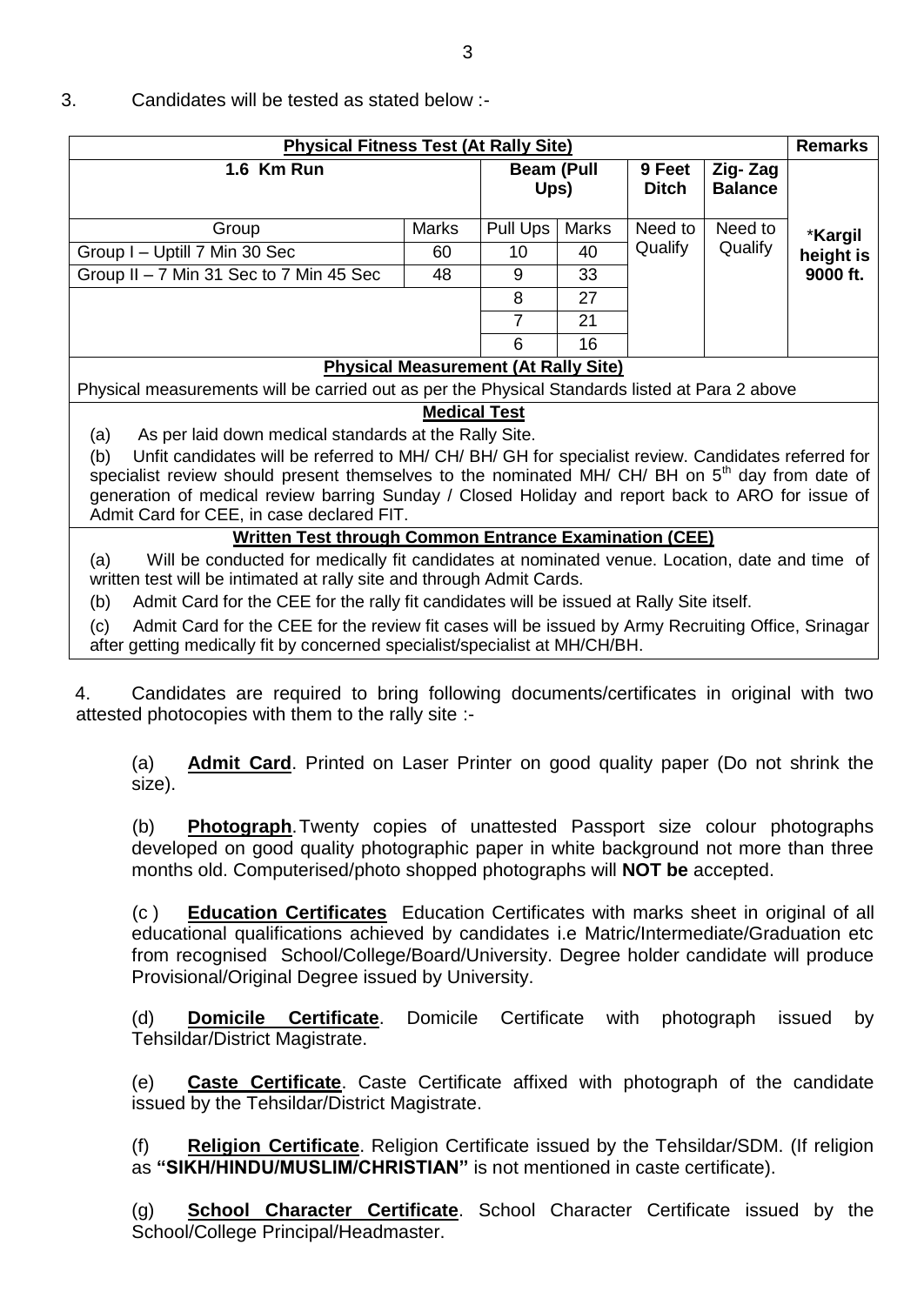(h) **Character Certificate**. Character Certificate with photograph issued by under mentioned authority within last six months from the date of candidate being screened (For example if the candidate is being Screened on 26 Jun 2020 his character certificate must be issued on 26 Dec 2019 or later) :-

- (i) Village Sarpanch.
- (ii) Superintendent of Police.

(j) **Unmarried Certificate**. Unmarried Certificate for candidates less than 21 years of age with photograph issued by Village Sarpanch/Municipal Corporation **within last six months**.

(k) **Relationship Certificate**. Son of Servicemen/Son of Ex Servicemen/Son of Widow/ Son of War Widow Candidates are required to produce the following documents:-

(i) Relationship certificate issued from respective Record Office only duly signed by Record Officer with Personal number, Rank, Name and particular of the Record Officer issuing the Relationship Certificate with office seal/stamp is endorsed. In addition the candidate will also submit an affidavit duly affixed with joint photograph stating the relationship affirmed before a  $1<sup>st</sup>$  Class Executive Magistrate or Notary. Format of affidavit is attached as per **Appendix "A"**.

(ii) A declaration to the affect as mentioned in Affidavit on Ten Rupees Non-Judicial Stamp paper prepared by the ESM duly signed by 1<sup>st</sup> class/Executive/Judicial Magistrate is required to be submitted by the candidate at rally site. Format of affidavit is attached as per **Appendix "B"**.

(iii) Original Discharge Book of Ex-Serviceman also to be produced. Name and date of birth of the candidate must have been recorded in it.

(l) **NCC Certificate**. NCC A/B/C certificates and Republic Day Parade certificate should have photograph of the candidate duly attested by issuing authority. **Provisional NCC A/B/C pass certificates will only be accepted if authenticated by concerned NCC Group Commanders.** However, the candidate also to be produced the original certificate well before CEE (Common Entrance Exam) to enable verification of the original certificate.

## (m) **Sports Certificate**.

(i) Sportsmen who has represented India at International level and State at National level within the last two years (*i.e.* on the date of candidate being screened. For example if the candidate is being Screened on 26 Jun 2020 his Sports Certificate should have been issued on 26 Jun 2018 or later)

(ii) Sportsmen who have represented District at State level and University team or regional team at District level with  $1<sup>st</sup>/2<sup>nd</sup>$  position within last two years. Sports certificate should be with registration number and from Govt recognised sports institutes/bodies as under :-

- (aa) All Sr/Jr National Championship Respective National Certificates **Federation**
- (ab) All State and District Level Certificates Respective States Sports Association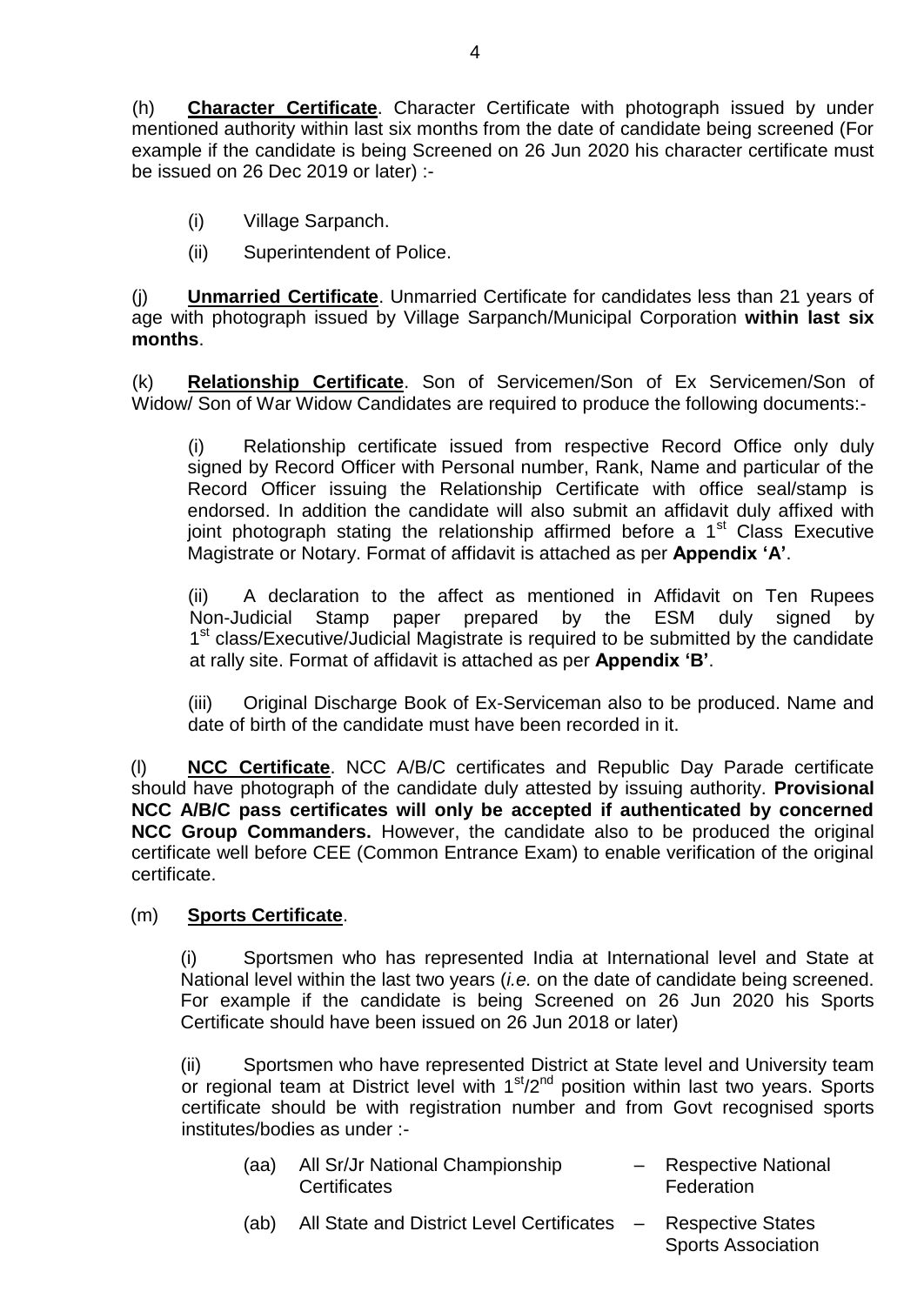| (ac) | <b>All University Level Certificates</b> | - Inter University<br><b>Sports Boards</b>    |
|------|------------------------------------------|-----------------------------------------------|
| (ad) | <b>All School Level Certificates</b>     | - All India School<br><b>Games Federation</b> |

(n) **Affidavit**. Duly signed by candidate on Rs 10/- Non-judicial Stamp Paper as per specimen duly attested by notary will be submitted by candidate. Format of affidavit is attached as per **Appendix "B"**.

(o) **Single Bank A/C, PAN Card & AADHAR Card**. Single Bank A/C, PAN Card & Aadhar Card are mandatory documents for final enrolment for purpose of Pay & allowances and **other social benefit schemes**.

## **Important Instructions**.

5. **Administration**. Candidates are advised to bring sufficient eatables and drinking water with them since recruitment is a time consuming process.

6. **Candidates will be permitted entry into the rally site only on production of Admit Card in duplicate generated online through the official website [www.joinindianarmy.nic.in.](http://www.joinindianarmy.nic.in/) Anyone found with fake admit card will be handed over to Civil Police**.

**7. Recruitment into the army is a free service. Candidates are advised not to pay bribe to anyone for recruitment as it is based purely on merit. Selection process during recruitment at all stages is computerised and transparent. Therefore, candidates are advised to be beware of touts as they cannot help them at any stage**.

8. Candidates are advised to check their age & education criteria before participating in the rally. Candidates found under age/overage and not meeting education criteria will be disqualified.

9. Giving/taking bribe, production of bogus/fake certificates and indulging in unfair means is a criminal offence and liable for punishment under law.

10. Certificates with overwriting, tampering of seals or erasing/alteration of any type will not be accepted.

11. All documents submitted by the candidates are verified by government agencies before enrolment into Army. Strong legal action will be taken against individuals submitting fake documents. Even after recruitment, the service will be terminated if candidates are found to have produced fake documents or gave wrong information at the time of recruitment, despite the number of years of service individual may have rendered.

12. No compensation for Death/injury/loss etc during the rally and no travelling allowance/dearness allowance for journey is admissible. Candidates will participate in the rally at their own risk and the participation is totally and entirely voluntary.

13. **Use of Performance Enhancing Drugs** Use of any kind of performance enhancing drugs is strictly banned. Candidates having been found to have used the same will be debarred from further screening.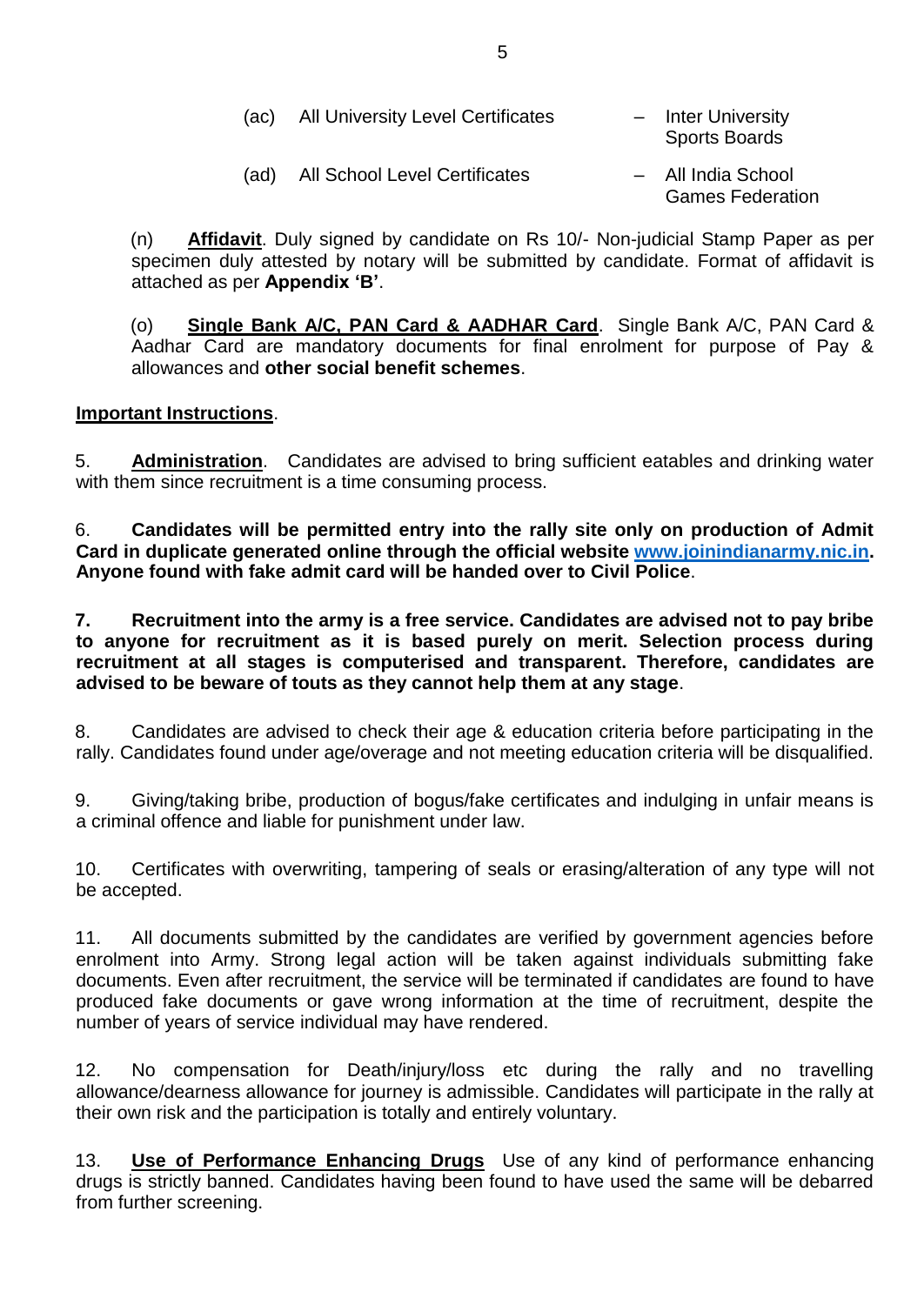14. **Tattoo Permanent body tattoos are only permitted on inner face of forearms** *i.e*  **From inside of elbow to the wrist and on the reverse side of palm/back (dorsal) side of hand. Permanent body tattoos on any other part of the body are not acceptable and candidates will be barred from further selection.** 

15. If 180 days or more lapse between screening medical at the rally and despatch, medical will be done again and unfit candidates in this review will not be recruited.

16. Selection is provisional till Rahdari Certificate is issued and candidates are despatched for training.

17. Mobile phones are not permitted at the rally site.

18. Candidates are advised in their own interest to undergo medical exam before coming for selection especially with respect to flat foot, poor vision, deformities and physical measurements. All are advised to ensure that their ears are free of wax by getting it cleaned by a doctor prior to the rally.

19. Candidates may have to present themselves at rally site for three to four days. Candidates should make arrangements for stay under their own arrangements.

20. Negative marking would be applicable in Common Entrance Exam (CEE).

21. Result of written examination will be declared on the official website **www.joinindianarmy.nic.in.** No separate letter will be sent to the candidate. It is responsibility of candidate to check his result and report to ARO Srinagar for documentation.

22. For more details, contact on our Telephone Number **0194-2311282 & 0194-2310164**.

**Disclaimer** The terms and conditions, given in the notification and on the website are subject to change and should, therefore, be treated as guidelines only. In case of any ambiguity, the existing policies, rules and regulations of Indian Army/Government of India will be final. Details are not available on website [www.joinindianarmy.nic.in](http://www.joinindianarmy.nic.in/)

Station : c/o 56 APO (VS Nalawade)

Dated : 24 Apr 2020 Director and Director Director Director Director Director Director Director Director Director Director Director Director Director Director Director Director Director Director Director Director Director

Sd-x-x-x Col ARO Srinagar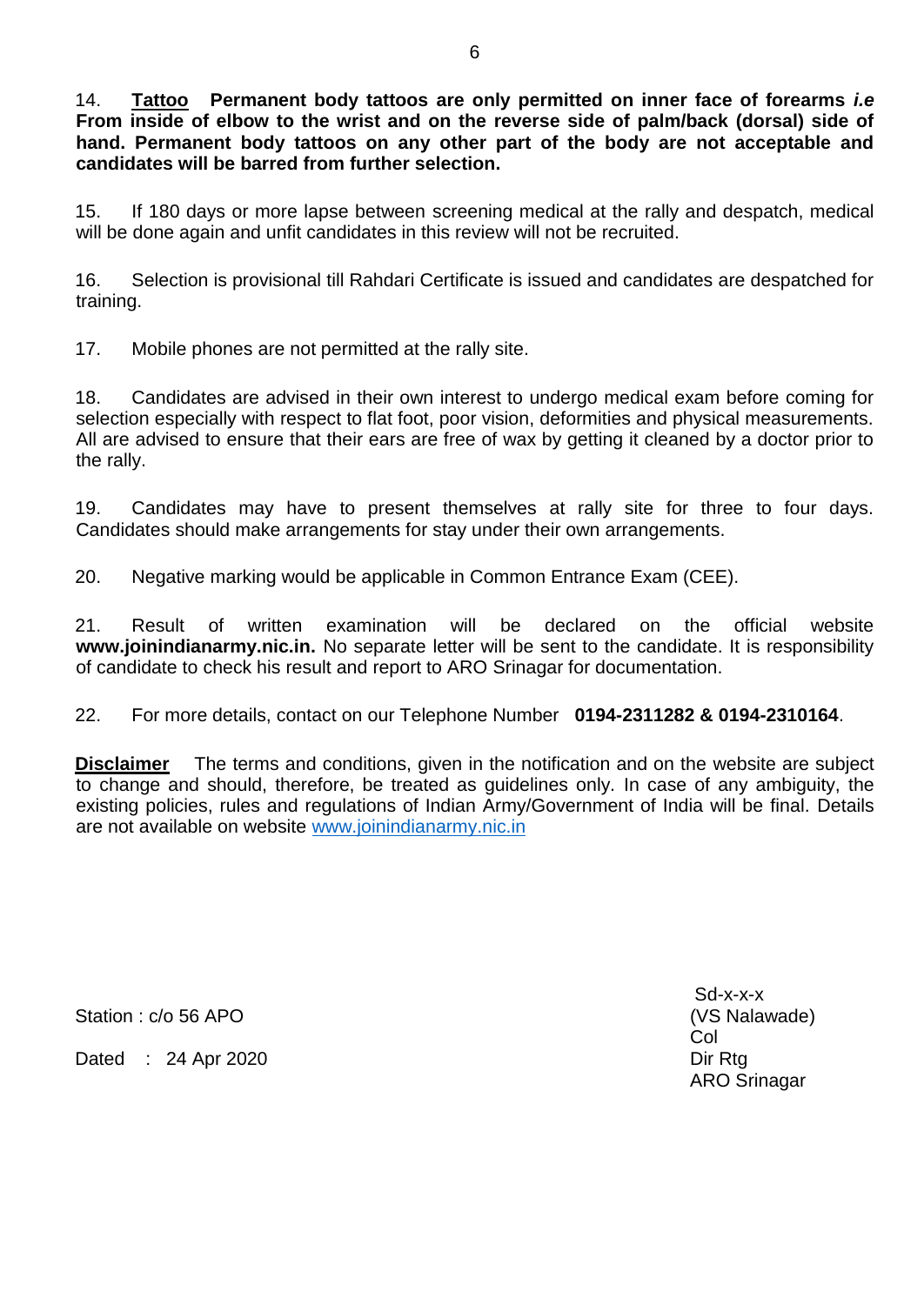## **Appendix "A"**

## **FORMAT FOR AFFIDAVIT**

# **NON JUDICIAL STAMP PAPER FOR RUPEES TEN ONLY**

JOINT PHOTOGRAPH OF CANDIDATE WITH FATHER / MOTHER / BROTHER SELF ATTESTED BY FATHER / MOTHER / BROTHER (AS THE CASE MAY BE)

|  | No     |        |              | Rank |                                                             | <b>Name</b> |                       |                 | 0t. |
|--|--------|--------|--------------|------|-------------------------------------------------------------|-------------|-----------------------|-----------------|-----|
|  | (Unit) | hereby | declare that |      |                                                             |             | (Candidates Name) s/o |                 |     |
|  |        |        |              |      | (Father's Name) and                                         |             |                       | (Mother's Name) |     |
|  |        |        |              |      | whose photograph is affixed above is my son / real brother. |             |                       |                 |     |

|           |  | Date of Birth of |    |           |  |                              | (Candidate's Name) is                                                |        |
|-----------|--|------------------|----|-----------|--|------------------------------|----------------------------------------------------------------------|--------|
|           |  |                  | as |           |  | per the Birth Certificate No |                                                                      | issued |
| by        |  |                  |    |           |  |                              | (Issuing Authority) and as recorded in the Matriculation Certificate |        |
| <b>No</b> |  |                  |    | issued by |  |                              | <b>Education Board.</b>                                              |        |

3. I undertake that I am liable to be punished under Army Act if the declaration made by me at paragraph 1 and 2 above are found to be incorrect / false at any stage besides candidature of my son / brother will be cancelled by the Military Authority.

\_\_\_\_\_\_\_\_\_\_\_\_\_\_\_\_\_\_\_\_\_\_\_\_\_\_\_\_\_\_\_\_\_\_\_\_\_ Date : Charles and Communication (Signature of Serving Soldier / Ex-Servicemen) (Army No, Rank, Name & Unit)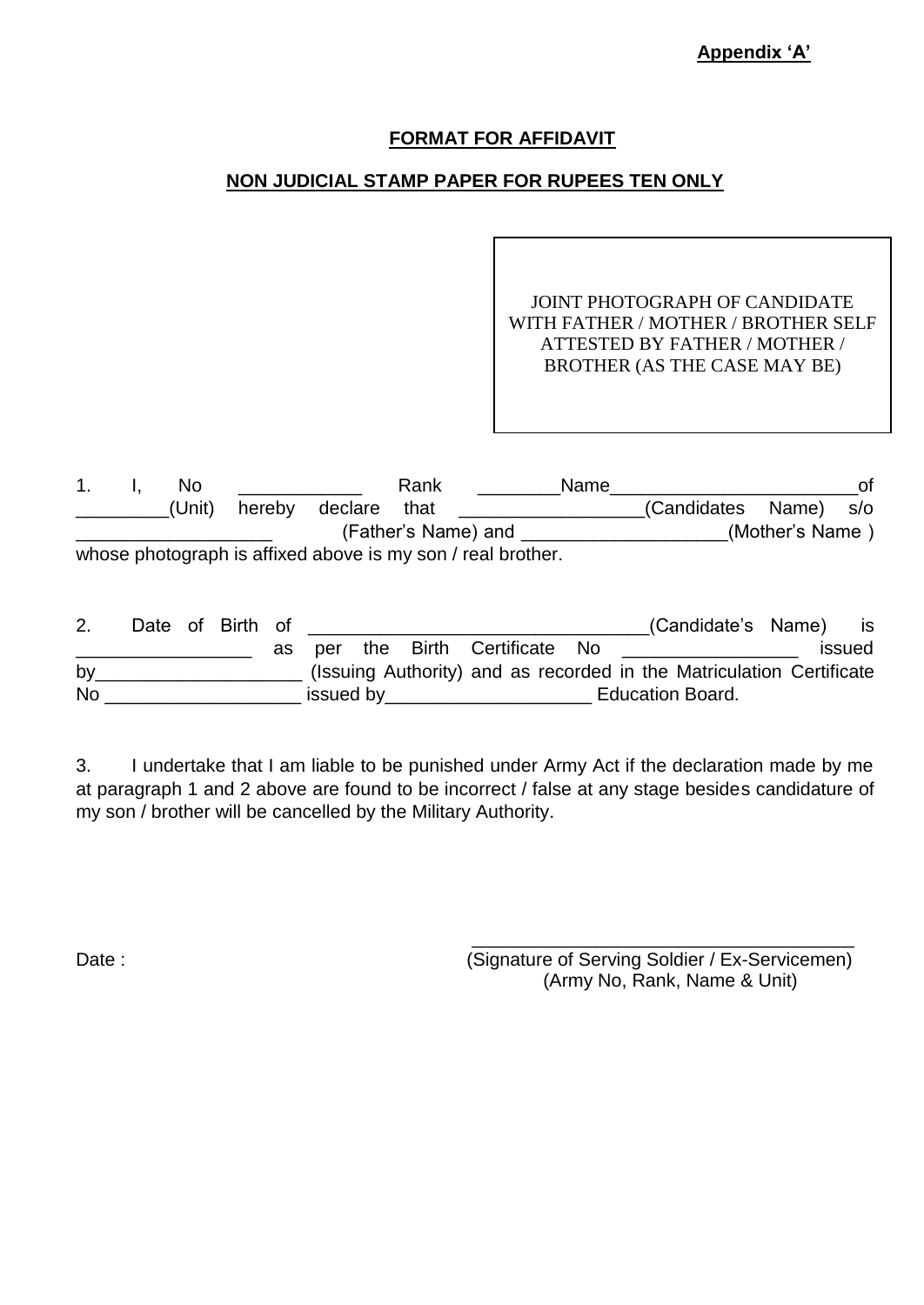## **Appendix "B"**

#### **AFFIDAVIT**

## **(FOR RUPEES TEN ONLY)**

| 1. |     |      |                                                                          |                                                               | Passport size |                             |
|----|-----|------|--------------------------------------------------------------------------|---------------------------------------------------------------|---------------|-----------------------------|
|    |     |      | enrolment in Army solemnly affirm & state the following in my respect :- |                                                               |               | photo of                    |
|    | (a) |      | I belong to the following Caste / Religion:-                             |                                                               |               | candidate 3.5<br>$x$ 4.5 cm |
|    |     |      | Caste __________ Sub Caste ____________ Religion __________________      |                                                               |               |                             |
|    | (b) |      | My Residential Addresses are as under :-                                 |                                                               |               |                             |
|    |     | (i)  | Certificate) :-                                                          | Permanent Address (Address as per Nativity/Permanent Resident |               |                             |
|    |     |      | <b>Father Name</b>                                                       | <u> 1990 - Johann Barbara, martin a</u>                       | House No      |                             |
|    |     |      | Vill / Mohalla                                                           | <u> 1999 - Johann Barbara, martin a</u>                       | Tehsil        |                             |
|    |     |      | <b>Distt</b>                                                             |                                                               |               | State PIN Code              |
|    |     | (ii) | <b>Postal Address:-</b>                                                  |                                                               |               |                             |
|    |     |      | <b>Father's Name</b>                                                     |                                                               | House No      |                             |
|    |     |      | Vill / Mohalla                                                           |                                                               | Tehsil        |                             |
|    |     |      | <b>Dist</b>                                                              |                                                               | State         | PIN Code ________           |

(iii) I fully understand that if enrolled, a detailed verification of my character and antecedents will be carried out by police an civil administration from my permanent address submitted above and also places where have resided in the last five years.

(iv) My places of residence in the last five years are as stated under:-

| ∣ Ser     | ∣ From | To | Residential address in                                                                     |  |  | full | i.e. | <b>House</b> |  |
|-----------|--------|----|--------------------------------------------------------------------------------------------|--|--|------|------|--------------|--|
| <b>No</b> |        |    | Number, Lane/Street/Road, Village/Town/Mohalla,<br>Thana, Post Office, Tehsil and District |  |  |      |      |              |  |
|           |        |    |                                                                                            |  |  |      |      |              |  |
| (a)       |        |    |                                                                                            |  |  |      |      |              |  |
| (b)       |        |    |                                                                                            |  |  |      |      |              |  |

(c) I am married / unmarried.

(d) I hereby certify that I am not involved in any civil / criminal case.

**OR**

I was involved in following cases but was acquitted.

(i) \_\_\_\_\_\_\_\_\_\_\_\_\_\_\_\_\_\_\_\_\_\_\_\_\_\_\_\_\_\_\_\_

(ii) \_\_\_\_\_\_\_\_\_\_\_\_\_\_\_\_\_\_\_\_\_\_\_\_\_\_\_\_\_\_\_\_

**OR**

Following court cases/FIR are pending against me :-

 $(i)$  $\frac{1}{1}$   $\frac{1}{1}$   $\frac{1}{1}$   $\frac{1}{1}$   $\frac{1}{1}$   $\frac{1}{1}$   $\frac{1}{1}$   $\frac{1}{1}$   $\frac{1}{1}$   $\frac{1}{1}$   $\frac{1}{1}$   $\frac{1}{1}$   $\frac{1}{1}$   $\frac{1}{1}$   $\frac{1}{1}$   $\frac{1}{1}$   $\frac{1}{1}$   $\frac{1}{1}$   $\frac{1}{1}$   $\frac{1}{1}$   $\frac{1}{1}$   $\frac{1}{1}$ 

(e) **Consent Certificate**. I am below 18 years and my parents give their consent, for attending the Army Recruitment Rally. (if applicable).

**Sig of Father Example 2014**